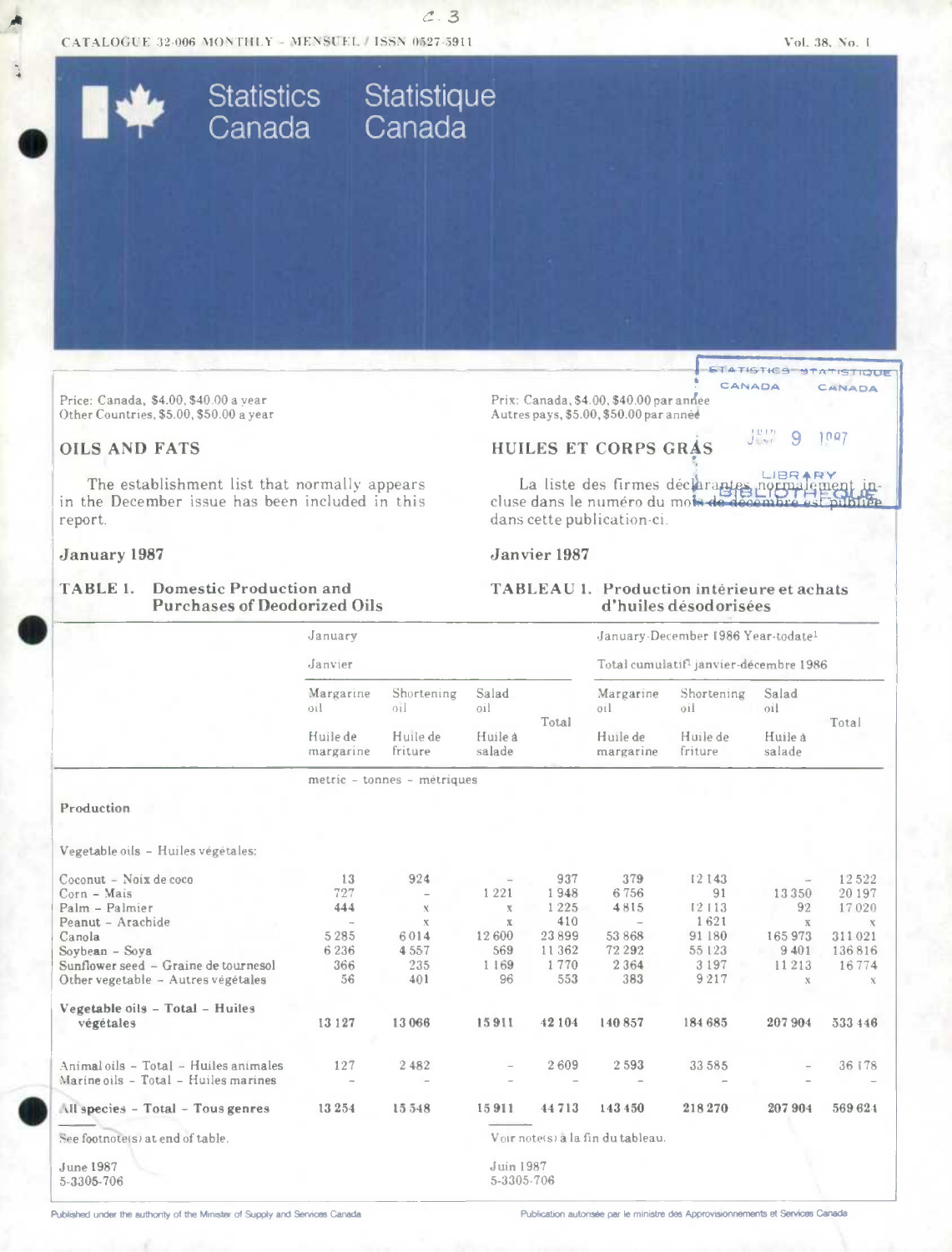# **TABLE** 1. Domestic Production and Purchases of Deodorized Oils - Concluded

|                                                                                                               | January                                                           |                             |                                    |                                     |                                                      | January-December 1986 Year-to-date: |                                                 |                                        |
|---------------------------------------------------------------------------------------------------------------|-------------------------------------------------------------------|-----------------------------|------------------------------------|-------------------------------------|------------------------------------------------------|-------------------------------------|-------------------------------------------------|----------------------------------------|
|                                                                                                               | Janvier                                                           |                             |                                    |                                     | Total cumulatif <sup>1</sup> janvier-décembre 1986   |                                     |                                                 |                                        |
|                                                                                                               | Margarine<br>oil                                                  | Shortening<br>oil           | Salad<br>oil                       |                                     | Margarine<br>oil                                     | Shortening<br>oil                   | Salad<br>oil                                    |                                        |
|                                                                                                               | Huile de<br>Huile de<br>Huile à<br>friture<br>salade<br>margarine |                             |                                    | Total                               | Huile de<br>margarine                                | Huile de<br>friture                 | Huile à<br>salade                               | Total                                  |
|                                                                                                               |                                                                   | metric - tonnes - metriques |                                    |                                     |                                                      |                                     |                                                 |                                        |
| Purchases of Canadian deodorized<br>oils - Achats d'huiles désodorisées<br>canadien                           |                                                                   |                             |                                    |                                     |                                                      |                                     |                                                 |                                        |
| Vegetable oils - Huiles végétales:                                                                            |                                                                   |                             |                                    |                                     |                                                      |                                     |                                                 |                                        |
| $Corn - Mais$<br>Palm - Palmier<br>TOILIEIE<br>Canola<br>Sovbean - Soya<br>Other vegetable - Autres végétales | $\mathbf x$<br>23<br>1886<br>3028<br>$\mathbbm{K}$                | 488<br>299                  | $\mathbf X$<br>2848<br>$\mathbf X$ | 901<br>23<br>5 2 2 2<br>3327<br>149 | $\mathbf x$<br>485<br>22174<br>41656<br>$\mathbf{X}$ | 4743<br>5148<br>194                 | $\mathbf x$<br>84<br>35702<br>71<br>$\mathbf x$ | 12884<br>569<br>62619<br>46875<br>3050 |
| Vegetable oils - Total - Huiles<br>végétales                                                                  | 5539                                                              | 787                         | 3296                               | 9622                                | 72492                                                | 10085                               | 43 420                                          | 125997                                 |
| Animal oils - Total - Huiles animales<br>Marine oils - Total - Huiles marines                                 | $\mathbf x$                                                       | $\mathbf X$                 |                                    | 46                                  | 714                                                  | 833                                 |                                                 | 1547                                   |
| All species - Total - Tous genres                                                                             | $\mathbb X$                                                       | $\mathbb X$                 | 3296                               | 9668                                | 73 206                                               | 10918                               | 43 420                                          | 127.544                                |

TABLEAU 1. Production intérieureetachatsd'huilesdésodorisées - fin **S** 

<sup>I</sup>The figures in this column for this month only, are revised 1986 year-to-date data.

Les chiffres apparaissant dans cette colonne **ce** mois-ci sont des revisions aux nombres cumulatifs du mois de décembre 1986.

nil or zero.

néant ou zéro.

• confidential to meet secrecy requirements of the Statistics Act.

• confidentiel en vertu des dispositions de Ia Lot sur Ia statistique relatives au secret.

firms listed, plus any deletions or additions since then.

Canada Packers (Vancouver) (January 1986)<br>Gay Lea Foods, Fenmar Branch (Weston, Ont.) Nabisco Brands Ltd. (Calgary) (September 1986)

For further details regarding the sources and methods of this survey see the January 1987 publication or contact:

Brian Preston 613-991.3511) Industry Division Statistics Canada Ottawa, Ontario K 1 A 0T6

**Note:** This report reflects the participation of the respondent **Nota:** Cette publication traduit l'activité des entreprises reponadditions.

Changes this month: Nil. Changements ce mois-ci: Néant.

- Changes this year to date: Changements cette année a date:
- Additions: Thomas J. Lipton (Toronto) (January 1986) Addition: Thomas J. Lipton (Toronto) (Janvier 1986)

Deletions: Canada Packers(Edmonton((January 1986) Suppressions: Canada Packers (Edmonton) (Janvier 1986) Gay Lea Foods, Fenmar Branch (Weston, Ont.) (Mars<br>1986) (March 1986)<br>Thomas J. Linton (Toronto) (May 1986) (1986) 1986) (1986) (1986) Thomas J. Lipton (Toronto) (May 1986) Thomas J. Lipton (Toronto) (Mai 1986)<br>Nabisco Brands Ltd. (Calgary) (September 1986) Thomas J. Lipton (Toronto) (Mai 1986)

> Pour plus de details concernant les sources et méthodes de cette enquête voir l'édition de janvier 1987 ou communiquer avec:

Brian Preston (613-991-3511) Division de l'industrie Statistique Canada Ottawa, Ontario K IA 0T6

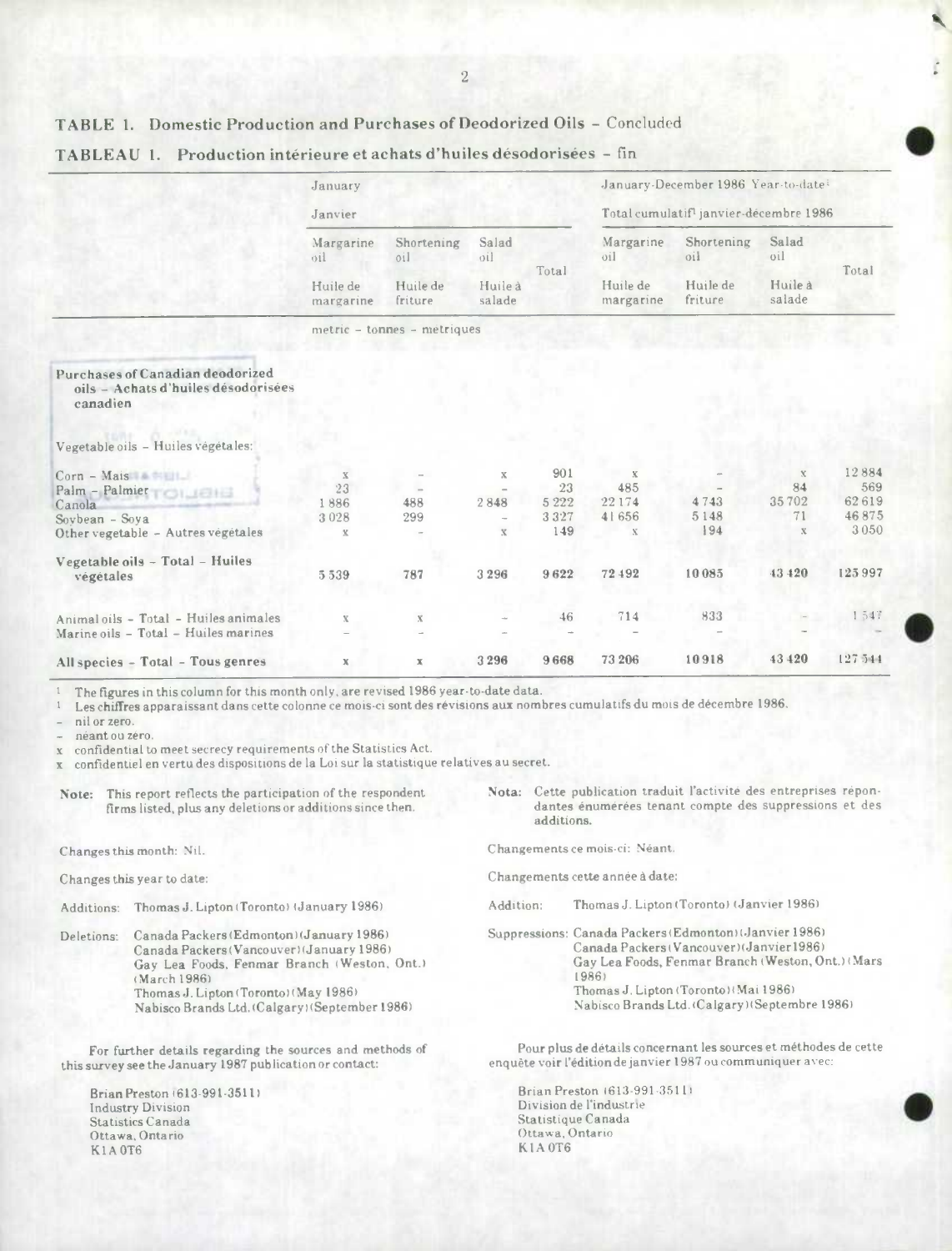3

### TABLE 2. Manufacturers' Sales and Stocks of Deodorized Oils in Bulk

|                                                                                                | January                                                           |                             |              |                                        | January-December 1986 Year-to-date: |                  |  |
|------------------------------------------------------------------------------------------------|-------------------------------------------------------------------|-----------------------------|--------------|----------------------------------------|-------------------------------------|------------------|--|
|                                                                                                | Janvier                                                           |                             |              | Total cumulatif lianvier-decembre 1986 |                                     |                  |  |
|                                                                                                | Margarine<br>$\circ$ ul                                           | Shortening<br>$\alpha$      | Salad<br>oil | Margarine<br>$0$ il                    | Shortening<br>oil                   | Salad<br>mil     |  |
|                                                                                                | Huile de<br>Huile de<br>Huile à<br>friture<br>salade<br>margarine |                             |              | Huile de<br>margarine                  | Huile de<br><i>inture</i>           | Huilea<br>salade |  |
|                                                                                                |                                                                   | metric - tonnes - metriques |              |                                        |                                     |                  |  |
| Sales - Ventes                                                                                 |                                                                   |                             |              |                                        |                                     |                  |  |
| To packagers or bottlers <sup>2</sup> - Aux<br>empaqueteurs ou aux embouteilleurs <sup>2</sup> | 7113                                                              | 1 457                       | 6953         | 91873                                  | 19579                               | 85641            |  |
| To others $-$ A d'autres                                                                       | 1098                                                              | 7247                        | 7869         | 10 234                                 | 102474                              | 73 030           |  |
| Total stocks                                                                                   | 406                                                               | 227                         | l 912.       |                                        |                                     |                  |  |

# TABLEAU 2. Ventes et stocks des fabricants d'huiles désodorisées en vrac

The figures in this column for this month only are revised 1986 year-to-date data.

Les chiffres apparaissant dans cette colonne ce mois-ci sont des révisions aux nombres cumulatifs du mois de décembre 1986.

Not additive to packaged sales in Table 3.

Non additif avec les ventes en paquets du tableau 3.

figures not appropriate or not applicable.

n'ayant pas lieu de figurer.

# TABLE 3. Manufacturers' Sales and Stocks of Margarine, Shortening<sup>1</sup> and Salad Oil in Packages TABLEAU 3. Margarine, graisse préparéel et huile à salade, ventes et stocks des fabricants en paquets

|                                                         | January   |                             |                   |                                                    | January-December 1986 Year-to-date <sup>2</sup> |                   |  |
|---------------------------------------------------------|-----------|-----------------------------|-------------------|----------------------------------------------------|-------------------------------------------------|-------------------|--|
|                                                         | Janvier   |                             |                   | Total cumulatif <sup>2</sup> janvier-decembre 1986 |                                                 |                   |  |
|                                                         |           | Shortening                  | Salad<br>01       |                                                    | Shortening<br>Graisse<br>preparee               | Salad<br>$0$ ii   |  |
|                                                         | Margarine | Graisse<br>préparée         | Huile à<br>salade | Margarine                                          |                                                 | Huile à<br>salade |  |
|                                                         |           | metric - tonnes - metriques |                   |                                                    |                                                 |                   |  |
| Sales - Ventes                                          |           |                             |                   |                                                    |                                                 |                   |  |
| Retail - Détail                                         | 11 648    | 1061                        | 2640              | 129617                                             | 19 008                                          | 35 5 25           |  |
| Commercial and industrial - Commercial<br>et industriel | 1067      | 5740                        | 1626              | 15785                                              | 76388                                           | 30793             |  |
| Total stocks                                            | 12 2 8 0  | 8178                        | 5392              | $\cdots$                                           | $\cdots$                                        | $\sim$ 100 $\pm$  |  |

Including baking and frying oils and fats.

Y compris les huiles et graisse de cuisson.

The figures in this column for this month only are revised 1986 year-to-date data.

Les chiffres apparaissant dans cette colonne ce mois-ci sont des révisions aux nombres cumulatifs du mois de décembre 1986.

figures not appropriate or not applicable.

n'ayant pas lieu de figurer.

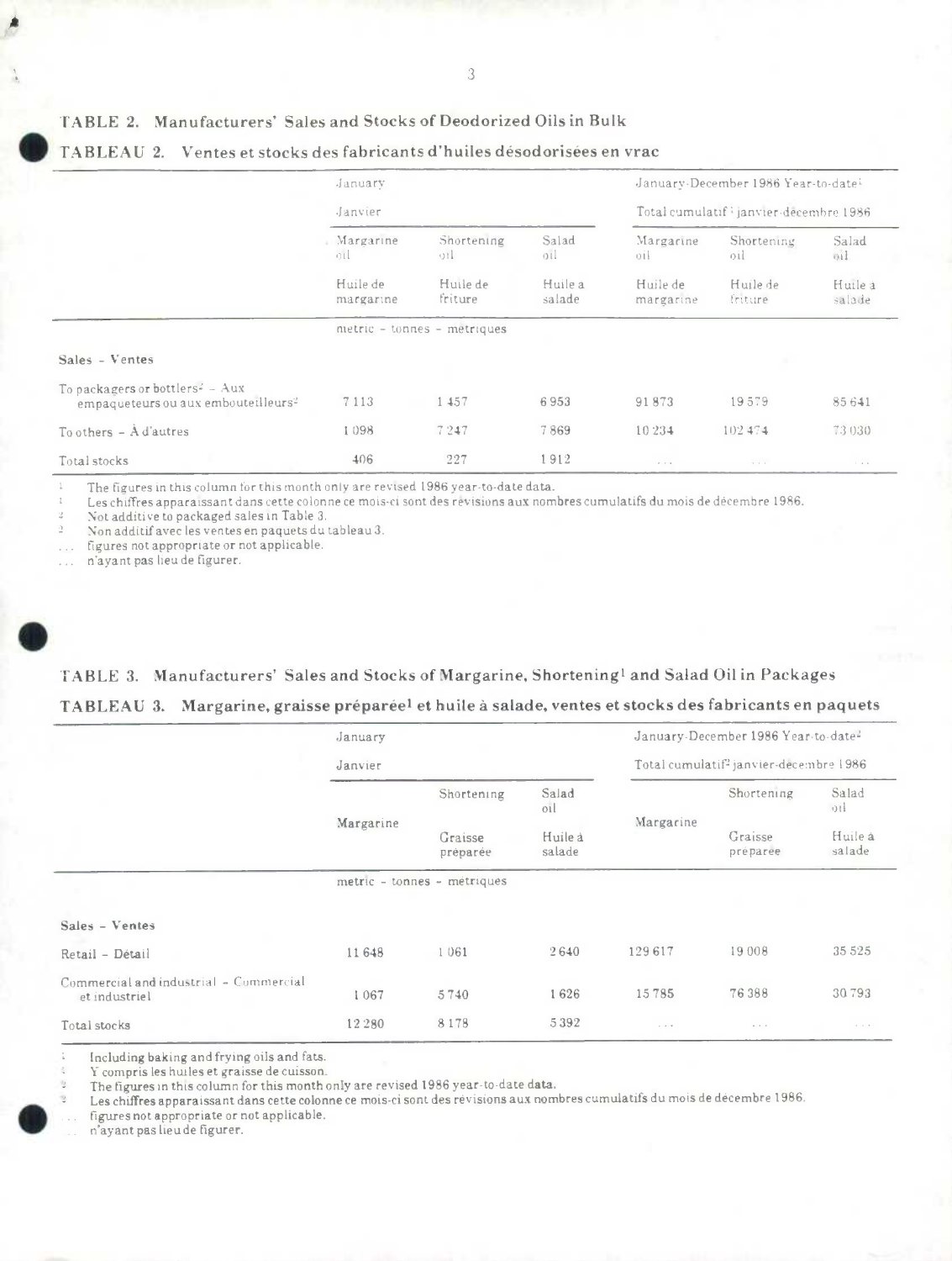TABLE 4. Oilseed Crushings; Production and Stocks of Vegetable Oils and Oil Meals, January 1987

|                                      | Oilseed crushings                                                   | Vegetable oils   |              | Meals        |             |  |  |  |
|--------------------------------------|---------------------------------------------------------------------|------------------|--------------|--------------|-------------|--|--|--|
|                                      | Résidus de graines                                                  | Huiles végétales |              | Tourteaux    |             |  |  |  |
|                                      |                                                                     | Production       | Stocks       | Production   | Stocks      |  |  |  |
|                                      | metric - tonnes - metriques                                         |                  |              |              |             |  |  |  |
|                                      |                                                                     |                  |              |              |             |  |  |  |
| Flaxseed - Graine de lin             | $\mathbf{X}$                                                        | $\mathbf X$      | x            | $\mathbf{X}$ | Х           |  |  |  |
| Canola                               | 140929                                                              | 57699            | 35835        | 80853        | 16 10 1     |  |  |  |
| Soybean - Soya                       | 85381                                                               | 13819            | $\mathbf{X}$ | 67518        | X.          |  |  |  |
| Sunflower seed - Graine de tournesol | $\mathbf X$                                                         | $\mathbf{X}$     | $\mathbf X$  | $\mathbf x$  | $\mathbb X$ |  |  |  |
| Total                                | $\mathbf x$                                                         | $\chi$           | $\mathbb X$  | $\mathbb X$  |             |  |  |  |
| Year-to-date - Total cumulatif:      |                                                                     |                  |              |              |             |  |  |  |
| Flaxseed - Graine de lin             |                                                                     |                  |              |              |             |  |  |  |
| Canola                               | Cumulative figures will appear here in subsequent issues.           |                  |              |              |             |  |  |  |
| Soybean - Soya                       | Les chiffres cumulatifs paraîtront ici dans les numéros ultérieurs. |                  |              |              |             |  |  |  |
| Sunflower seed - Graine de tournesol |                                                                     |                  |              |              |             |  |  |  |
| Total                                |                                                                     |                  |              |              |             |  |  |  |

| TABLEAU 4. Résidus de graines oléagineuses; production et stocks d'huiles végétales et tourteaux, |
|---------------------------------------------------------------------------------------------------|
| janvier 1987                                                                                      |

s confidential to meet secrecy requirements of the Statistics Act,

x confidentiel en vertu des dispositions de Ia Loi sur La statistique relatives au secret. Source: Statistics Canada. Agriculture and Natural Resources Division, Crops Section.

Source: Statistique Canada, Division de La statistique agricole et des Resources naturelles. Section des cultures.

k

 $\bullet$ 

 $\bullet$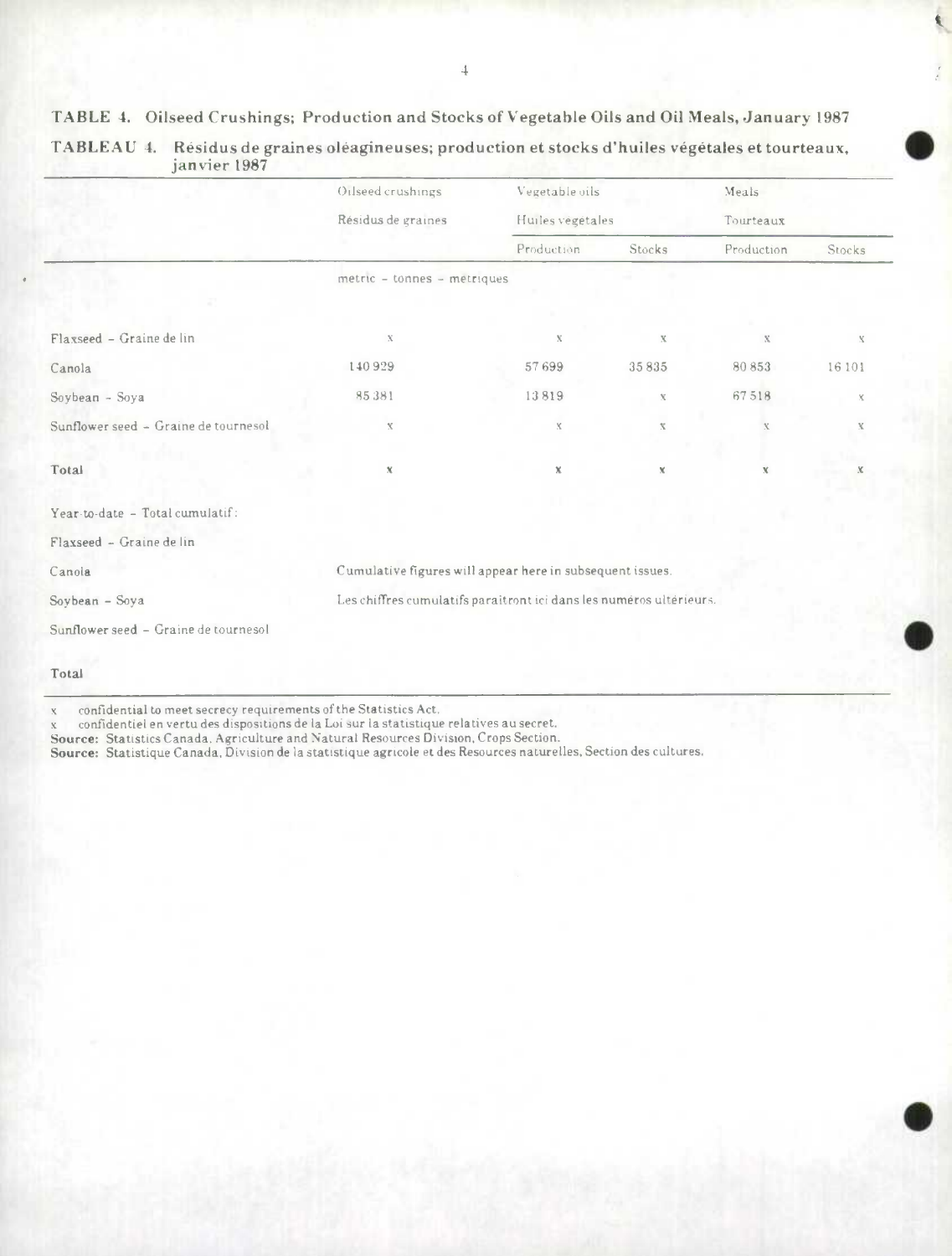Liste des firmes déclarantes, 1986

Name

Nom

4.

# Newfoundland - Terre-Neuve

The Nfld. Margarine Co. Ltd. (1) St. John's

### New Brunswick - Nouveau-Brunswick

Baxter Dairies Ltd. (1, 2, 3) Sussex

### Nova Scotia - Nouvelle-Ecosse

Farmers Co-operative Dairy Ltd. (1) Middleton

#### **Québec**

Canada Packers Inc. (2, 3, 4, 5)<br>Canada Starch Cie Ltée. (Best Food Ltée) (3) Montréal Montréal Canada Starch Cie Ltée. (Best Food Ltée) (3) Montréal Montréal (1998) Montréal (1998) Montréal (1998) Montréal<br>D.P. M. Thibault Inc. (1) D.P.M. Thibault Inc. (1) Trois-Rivières<br>J.E. Bergeron & Fils Ltée (1) The Communication of the Bromptonville J.E. Bergeron & Fils Ltée (1) Show Bromptonville (1, 2, 3) Bromptonville (1, 2, 3) Bromptonville (1, 2, 3) Kraft Limitée (1, 2, 3)<br>Les Aliments Pro Mar Ltée (1, 2, 3) Mont-Royal St-Jean sur le Richelieu Les Aliments Pro Mar Ltée (1, 2, 3) St-Jean sur le St-Jean sur le .<br>Les Moulins Maple Leaf Limitée (Div. de Laurentien-Rothsay) (2) Ste-Catherine Les Moulins Maple Leaf Limitée (Div. de Laurentien-Rothsay) (2) Ste-Catherine Placements Des Bois Francs Inc. (1) Placements Des Bois Francs Inc. (1) Victoriavil<br>
W.I. La Fave & Fils Limitée (1 2 3) St. Jérôme W.J. LaFave & Fils Limitée (1, 2, 3)

#### Ontario

Canada Packers Inc. (National Edible Oils Div.) (1, 2, 3, 4, 5) Toronto<br>Canada Starch Co Inc. (3) Cardinal Canada Starch Co. Inc. (3) Cardina<br>CSP Foods Ltd. (Dundas Valley Foods) (3–4–5) Cardinal CSP Foods) CSP Foods Ltd. (Dundas Valley Foods) (3, 4, 5) Dundas<br>Cay Lea Foods (Fenmar Branch) (1, 3) Dundas Gay Lea Foods (Fenmar Branch) (1, 3) Weston Weston Weston Weston Weston Weston Weston Weston Weston Weston Weston Weston Weston Weston Weston Weston Weston Weston Weston Weston Weston Weston Weston Weston Weston Weston Wes J.M. Schneider Inc. (2) Kitchener (1998) (1999) (1999) (1999) (1999) (1999) (1999) (1999) (1999) (1999) (1999)<br>Manle Leaf Monarch Co. (3, 4, 5) Maple Leaf Monarch Co. (3, 4, 5) Windsor<br>Monarch Fine Foods Co. Ltd. (1, 2, 4, 5) Windsor Monarch Fine Foods Co. Ltd. (1, 2, 4, 5) Rexdale<br>
Nahisco Brands Ltd. (1) Scarborough Nabisco Brands Ltd. (1)<br>Nabisco Brands Ltd. (Planter's Div.). (3) Scarborough Scarborough (1) Nabisco Brands Ltd. (Planter's Div.) (3) Toronto<br>Proctor & Gamble Inc. (2, 3, 4, 5) Toronto Proctor & Gamble Inc. (2, 3, 4, 5) Hamilton Seaforth (Framery Co. Ltd. (1, 3) Seaforth Creamery Co. Ltd. (1, 3) Seaforth Seaforth Seaforth Seaforth Seaforth Seaforth Seaforth Seaforth Seaforth Seaforth Seaforth Seaforth Seaforth Seaforth Seaforth Seaforth Seaforth Seaforth Seaforth Seaforth Seaforth St. Lawrence Starch Co. Ltd. (3) Port Credit<br>Vanco Brands Ltd. (1) Mississauga Vanco Brands Ltd. (1)

### Manitoba

.



Plant location

Localisation de l'usine